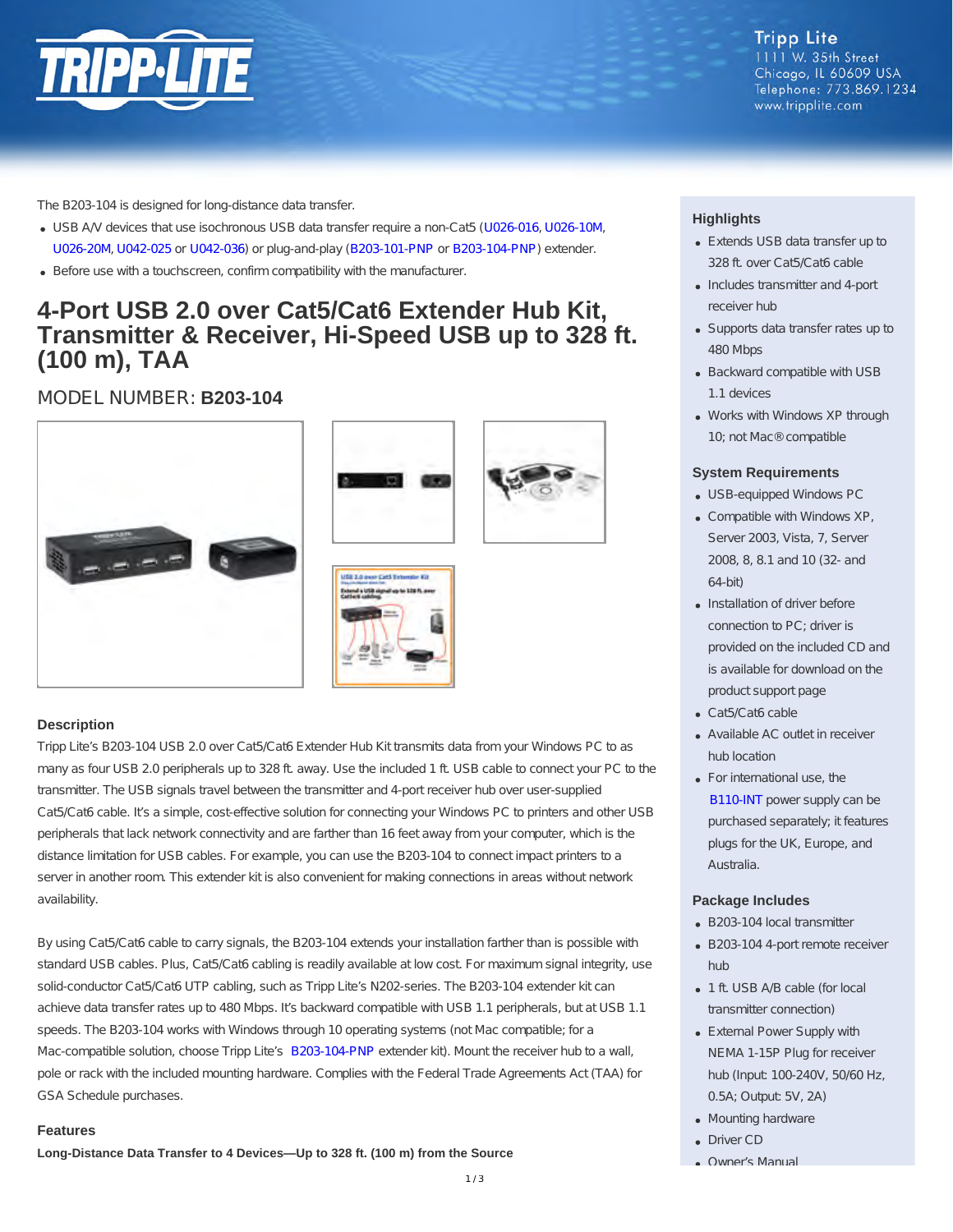

Owner's Manual

- Send data to as many as four USB 2.0 devices located up to 328 ft. from the source
- USB signals travel over a single user-supplied Cat5/Cat6 cable
- Includes transmitter and 4-port receiver hub
- Supports data transfer rates up to 480 Mbps
- Status LEDs indicate power and connection

#### **Greater Distance over Cat5/Cat6 Cable Provides Greater Flexibility**

- Cat5/Cat6 cabling exceeds the 16 ft. distance limitation of USB cables
- Allows connection to devices that lack network connectivity in areas beyond the reach of standard USB cables
- Makes connections in areas where a network is not available
- Allows source to be in a secure location, separate from peripherals
- Cat5/Cat6 cabling is cost-effective and readily available
- For best results, use solid-conductor Cat5/Cat6 UTP cable, such as Tripp Lite's N202-series cable

#### **Convenient Installation**

- Driver is provided on the included CD; driver is also available for download on the product support page
- Included 1 ft. USB A/B device cable connects source and transmitter
- User-supplied Cat5/Cat6 cable connects transmitter and receiver hub
- Receiver hub has an external power supply
- Mount receiver hub to wall, rack or pole with included hardware

#### **Widely Compatible**

- Compatible with Windows XP through 10 (not Mac compatible; for a Mac-compatible solution, choose Tripp Lite's [B203-104-PNP](http://www.tripplite.com/USB-2.0-Cat5-Cat6-Extender-Transmitter-Receiver-164-Feet-4-Port~B203-104-PNP) extender kit)
- Backward compatible with USB 1.1 devices (at USB 1.1 speeds)

#### **TAA-Compliant**

Complies with the Federal Trade Agreements Act (TAA) for GSA Schedule purchases

# **Specifications**

| <b>OVERVIEW</b>              |                                                |
|------------------------------|------------------------------------------------|
| <b>AC Adapter</b>            | Input: 100-240V, 50/60Hz, 0.5A; Output: 5V, 2A |
| <b>PHYSICAL</b>              |                                                |
| Color                        | <b>Black</b>                                   |
| <b>ENVIRONMENTAL</b>         |                                                |
| Storage Temperature Range    | -20 to 60 C (-4 to 140 F)                      |
| <b>Relative Humidity</b>     | 20 to 90%                                      |
| <b>Operating Temperature</b> | 0 to 40 C (32 to 104 F)                        |
| <b>CONNECTIONS</b>           |                                                |